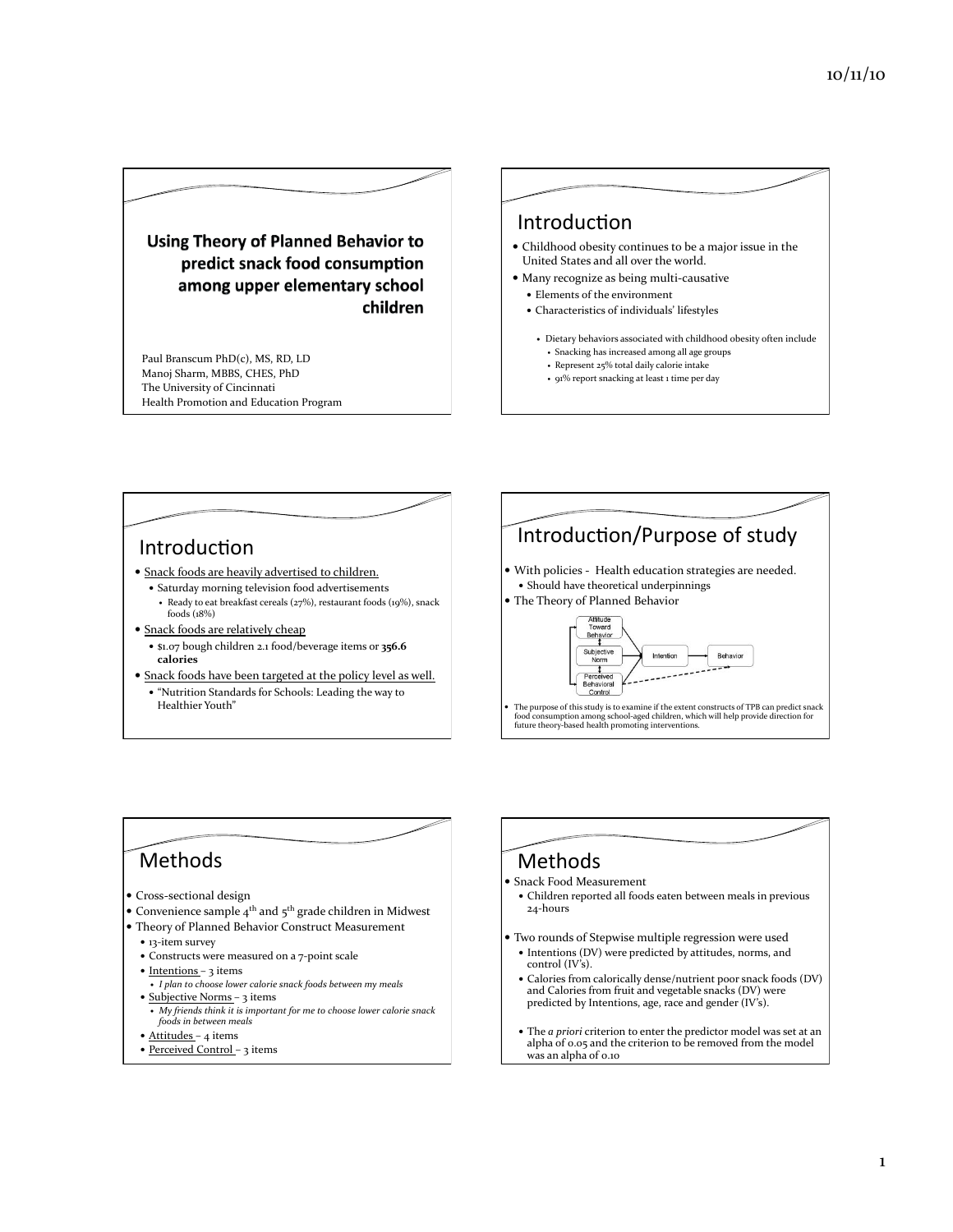## Instrument Validation

- Content Validity/Face Validity
- $\bullet$  Panel of six experts in a 2 round review process
- · Construct Validity
- $\bullet \,$  Confirmatory factor analysis using principle component analysis
- $\bullet\,$  Scree plots and Eigenvalues
- $\bullet$  Each item loaded significantly on its given subscale, with all loadings greater than the *a priori* critical limit of 0.36.
- · Internal Consistency Reliability
	- $\bullet$  Cronbach α (range 0.57-0.87)
- Test-Rest Reliability
- $\bullet\,$  Students took the survey twice within a same day (range 0.47-0.72)

# Results\*

- $\bullet$  n=174
	- Male 71 (41%)
	- $\bullet$  Female 102 (59%)
	- White or Caucasian 82 (47%)
	- $\bullet$  Black of African American 28 (16%)
	- $\bullet$  Asian 5 (3%)
	- $\bullet$  Hispanic 36 (21%)
	- Hawaiian/Pacific Islander  $4(3%)$
	- $\bullet$  Other/ Multi-Racial 18 (10%)

| foods among children and TPB constructs<br>Standard<br>Mean<br>Min<br>Max<br>N |     |                |      |      |                |  |
|--------------------------------------------------------------------------------|-----|----------------|------|------|----------------|--|
|                                                                                |     |                |      |      | Deviation      |  |
| <b>Typical Snack Foods</b><br>(i.e. chips, cookies, candy)                     | 174 | $\theta$       | 1353 |      | 312.2 (280.95) |  |
| Fruits & Vegetables<br>(not including 100% Juices)                             | 174 | $\theta$       | 552  | 54.5 | (95.75)        |  |
| <b>Behavioral Intentions</b>                                                   | 173 | 3              | 21   | 14.7 | (5.0)          |  |
| Attitudes Toward Behavior<br><b>Behavior</b>                                   | 168 | $\overline{4}$ | 28   | 20.0 | (4.9)          |  |
| Subjective Norms                                                               | 167 | 3              | 21   | 14.2 | (4.2)          |  |
| Perceived Behavioral<br>Control                                                | 169 | 3              | 21   | 16.6 | (3.9)          |  |

|                                     | intentions as predicted by attitudes toward behavior,<br>subjective norms, and perceived control<br>(Adjusted R $2$ = 0.483) (n=171) |               |                             |      |         |
|-------------------------------------|--------------------------------------------------------------------------------------------------------------------------------------|---------------|-----------------------------|------|---------|
|                                     | Unstandardized                                                                                                                       |               | Standardized                |      |         |
|                                     | coefficients<br>в                                                                                                                    | Std.<br>error | coefficients<br><b>Beta</b> | t    | p-value |
| Constant                            | $-1.53$                                                                                                                              | 1.42          | $-1.08$                     |      |         |
| Attitudes Toward<br><b>Behavior</b> | 0.44                                                                                                                                 | 0.061         | 0.47                        | 7.30 | 0.001   |
| Subjective Norms                    | 0.30                                                                                                                                 | 0.079         | 0.25                        | 3.75 | 0.001   |
| Perceived Behavioral<br>Control     | 0.20                                                                                                                                 | 0.086         | 0.17                        | 2.37 | 0.019   |

| calories from fruits and vegetables as predicted by intentions, | Parameter estimates from the final regression model for<br>and race<br>(Adjusted R <sup>2</sup> = 0.085) (n=171) |               |                                      |      |         |
|-----------------------------------------------------------------|------------------------------------------------------------------------------------------------------------------|---------------|--------------------------------------|------|---------|
|                                                                 | Unstandardized<br>coefficients<br>R                                                                              | Std.<br>error | Standardized<br>coefficients<br>Beta | t    | p-value |
| Constant                                                        | $-34.60$                                                                                                         | 22.88         |                                      |      |         |
| Race                                                            | 7.64                                                                                                             | 3.59          | 0.158                                | 2.13 | 0.035   |
| <b>Behavioral Intentions</b>                                    | 4.71                                                                                                             | 1.42          | 0.245                                | 3.30 | 0.001   |

|  | (Adjusted R $2$ = 0.093) (n=171) |     | ستعد<br>Parameter estimates from the final regression model<br>for calories from calorically dense snack foods as<br>predicted by intentions, gender and race |  |
|--|----------------------------------|-----|---------------------------------------------------------------------------------------------------------------------------------------------------------------|--|
|  | Unstandardized<br>coefficients   | Std | Standardized<br>coefficients                                                                                                                                  |  |

|                              | coefficients<br>B | Std.<br>error | coefficients<br>Beta | t       | p-value |
|------------------------------|-------------------|---------------|----------------------|---------|---------|
| Constant                     | 205.56            | 92.33         |                      |         | 0.027   |
| Race                         | 33.50             | 10.57         | 0.236                | 3.17    | 0.002   |
| Gender                       | 93.64             | 42.08         | 0.164                | 2.23    | 0.027   |
| <b>Behavioral Intentions</b> | $-8.78$           | 4.16          | $-0.155$             | $-2.11$ | 0.036   |